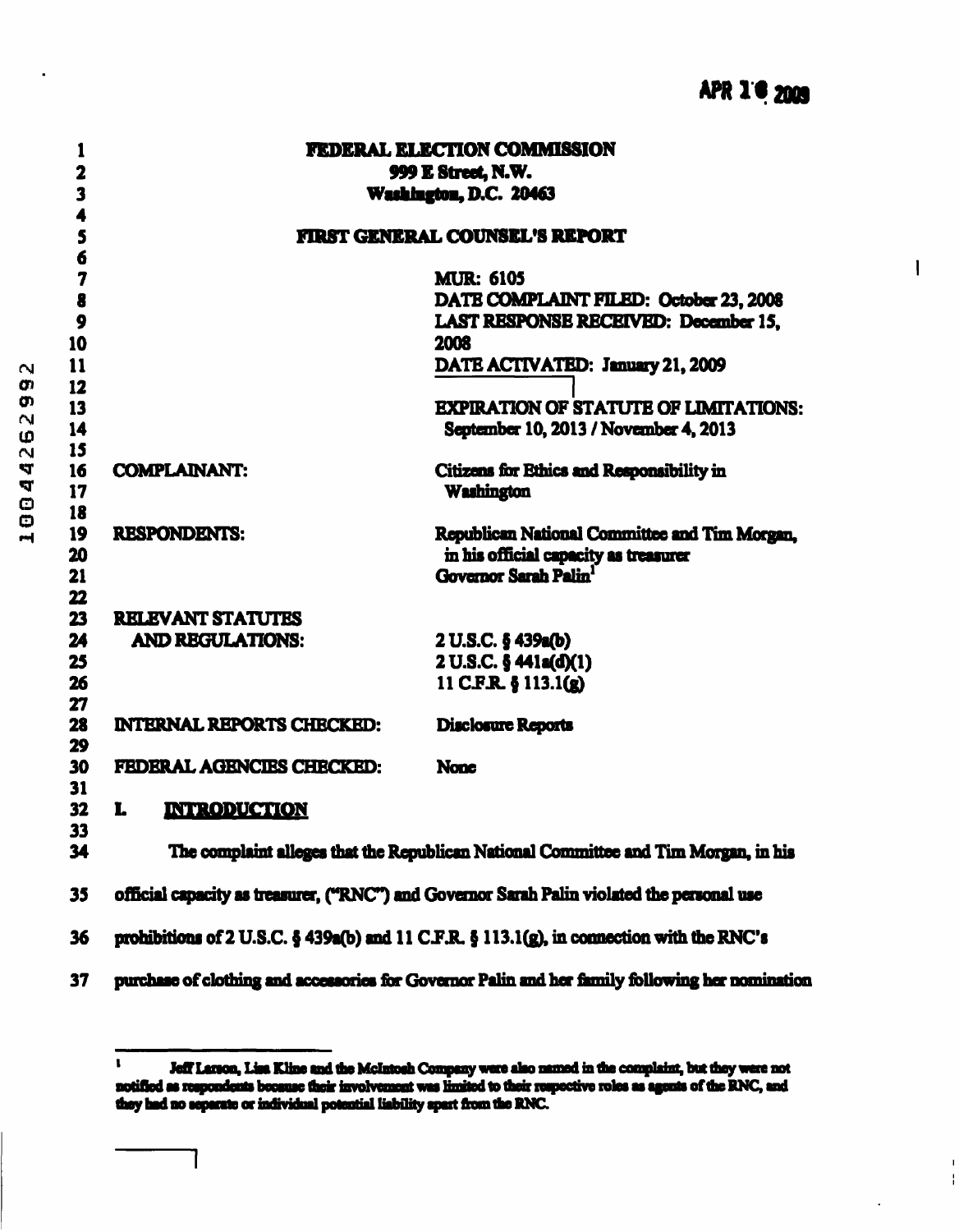MUR6105(RNC/Pilin) 2 **Pirst General Counsel's Report** 

 $---$ 

| M۱<br>Q)<br>O)<br>N<br>Φ<br>N<br>4<br>4<br>Ф<br>o<br>ᆏ | 1            | as the Republican vice-presidential candidate. The complaint itself lists purchases of \$144,731 |
|--------------------------------------------------------|--------------|--------------------------------------------------------------------------------------------------|
|                                                        | $\mathbf{2}$ | and attaches a chart created by the complainant entitled "RNC 'Campaign Accessory'               |
|                                                        | $\mathbf{3}$ | Expenditures" showing purchases of \$145,914, and a copy of the RNC's Schedule F filed in        |
|                                                        | 4            | October 2008, which appears to show all of its coordinated party expenditures on behalf of the   |
|                                                        | 5            | Republican presidential campaign, not just the items in question. The complaint also attaches a  |
|                                                        | 6            | news article reporting that the purchases cost over \$150,000.                                   |
|                                                        | 7            | Both the RNC and Governor Palin responded that the personal use prohibitions were not            |
|                                                        | 8            | violated because the RNC used its own funds and not campaign funds of a candidate to purchase    |
|                                                        | 9            | the items, and that the purchases, instead, constituted coordinated party expenditures by the    |
|                                                        | 10           | RNC. We agree with the respondents. Accordingly, as set forth in more detail below, we           |
|                                                        | 11           | recommend that the Commission find no reason to believe that the RNC and Governor Palin          |
|                                                        | 12           | violated 2 U.S.C. § 439a(b)(2)(B) and 11 C.F.R. § 113.1(g).                                      |
|                                                        | 13           | <b>DISCUSSION</b><br>Ц.                                                                          |
|                                                        | 14           | A contribution accepted by a candidate may be used by the candidate for otherwise                |
|                                                        | 15           | authorized expenditures in connection with the campaign for federal office of the candidate.     |
|                                                        | 16           | See 2 U.S.C. § 439a(a)(1). However, a contribution or donation described in 2 U.S.C.             |
|                                                        | 17           | $\S$ 439a(a) shall not be converted by any person to personal use. 2 U.S.C. $\S$ 439a(b)(1).     |
|                                                        | 18           | "Personal use" means any use of funds in a campaign account of a present or future candidate to  |
|                                                        | 19           | fulfill a commitment, obligation, or expense of any person that would exist irrespective of the  |
|                                                        | 20           | candidate's campaign [and] includes, but is not limited to the use of funds in a campaign        |
|                                                        | 21           | account for [c]lothing, other than items of de minimis value that are used in the campaign."     |
|                                                        | 22           | 11 C.F.R. § 113.1(g)(1)(i)(c); see also 2 U.S.C.§ 439a(b)(2)(B).                                 |
|                                                        |              |                                                                                                  |

 $\boldsymbol{z}$  $\mathbf{i}$ 

İ

 $\frac{1}{1}$ 

 $\overline{1}$ 

 $\overline{\phantom{a}}$  $\frac{1}{1}$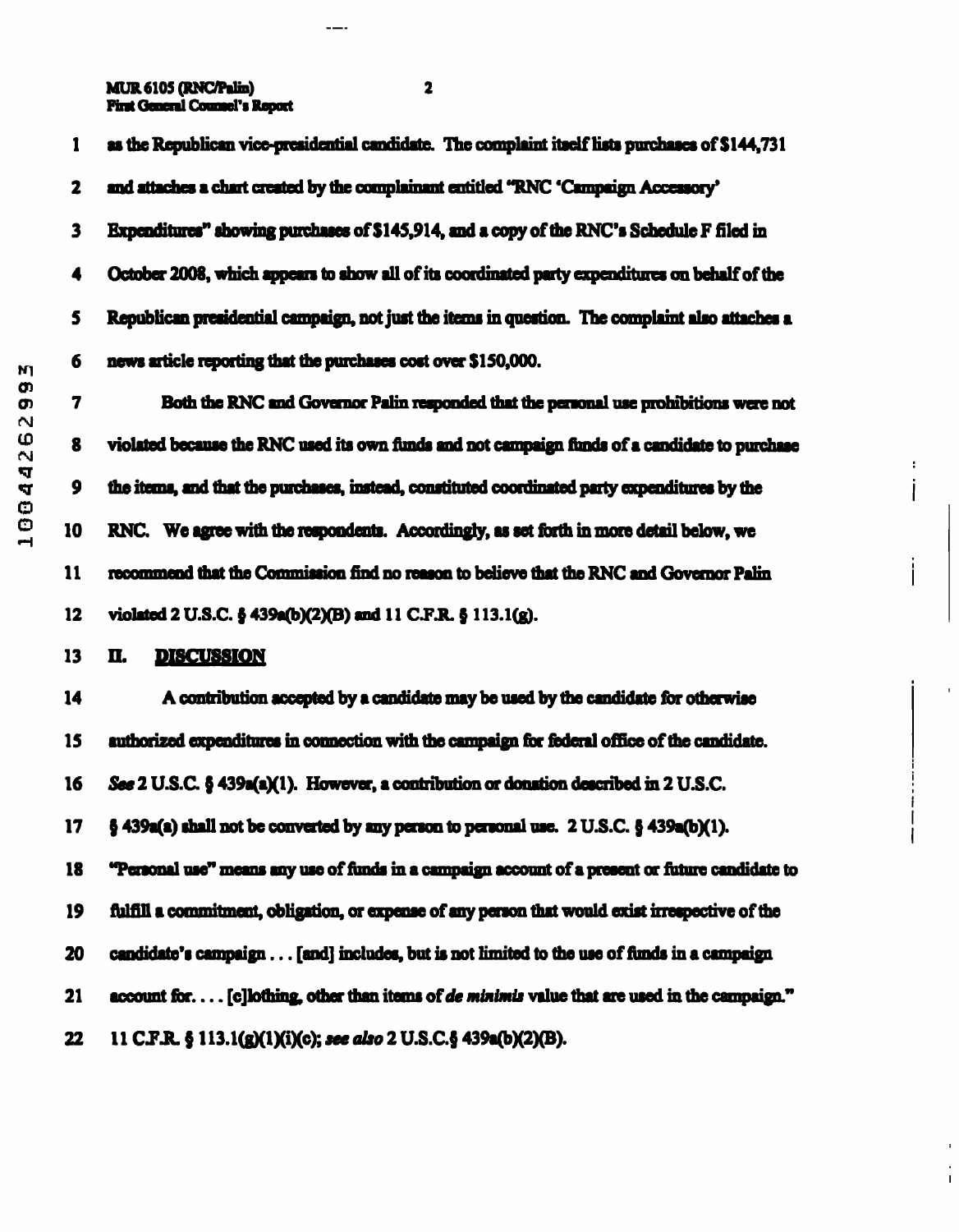MUR6105 (RNC/Palin) 3 Pint General Counsel's Report

 $\omega$  ,  $\omega$  ,  $\omega$  ,  $\omega$ 

2 expenditures for the clothing and accessories, and not the funds in the campaign account of any

1 The RNC md Governor Palm state that the RNC used its own funds to make the

3 candidate, which is required for Section 439a to apply. We have no information to the contrary. 4 As men, we conclude that no candidate funds were converted to "personal use" within the 5 meaning of  $2$  U.S.C. § 439a and  $11$  C.F.R. §  $113.1$ (g) through  $\mathbf{r}_{3}$  6 for Governor Palin and her family.

0\* 7 Moreover, both responses assert that these expenditures were appropriate coordinated  $\frac{10}{10}$  8 party expenditures. The RNC, a national party committee, is permitted to make "coordinated 9 party expenditures," that is, to spend general election funds on behalf of and in coordination with 10 their presidential candidates' campaigns. 2 U.S.C. § 441a(d). Coordinated party expenditures 11 are limited in amount and may not consist of funds given directly to the campaigns to use at their 12 own discretion. 2 U.S.C.  $\frac{55}{9}$  441a(d)(2), (d)(4)(C). The Act provides that "[n]otwithstanding any 13 other provision of law with respect to limitations on expenditures or limitations on contributions. 14 the national committee of a political party... may make expenditures in connection with the 15 general election campaign of a candidate for federal office." 2 U.S.C. § 441a(dXl).

16 In this instance, according to the RNC, it paid for the Palin and family campaign-related 17 clothing and accessories on behalf of and in coordination with the campaign. The RNC reported 18 the purchases in question as coordinated party expenditures to the Commission on its 2008 19 October Monthly report on Schedule F. At that time, it does not appear that the RNC exceeded 20 its coordinated party expenditure limit of \$19,151,200 for the 2008 general election. See 21 2 U.S.C. § 441a(d)(2) and 11 C.F.R. § 109.32.

22 Based on the above, we recommend that the Commission find no reason to believe that 23 the Republican National Committee and Tim Morgan, in his official capacity as treasurer, or